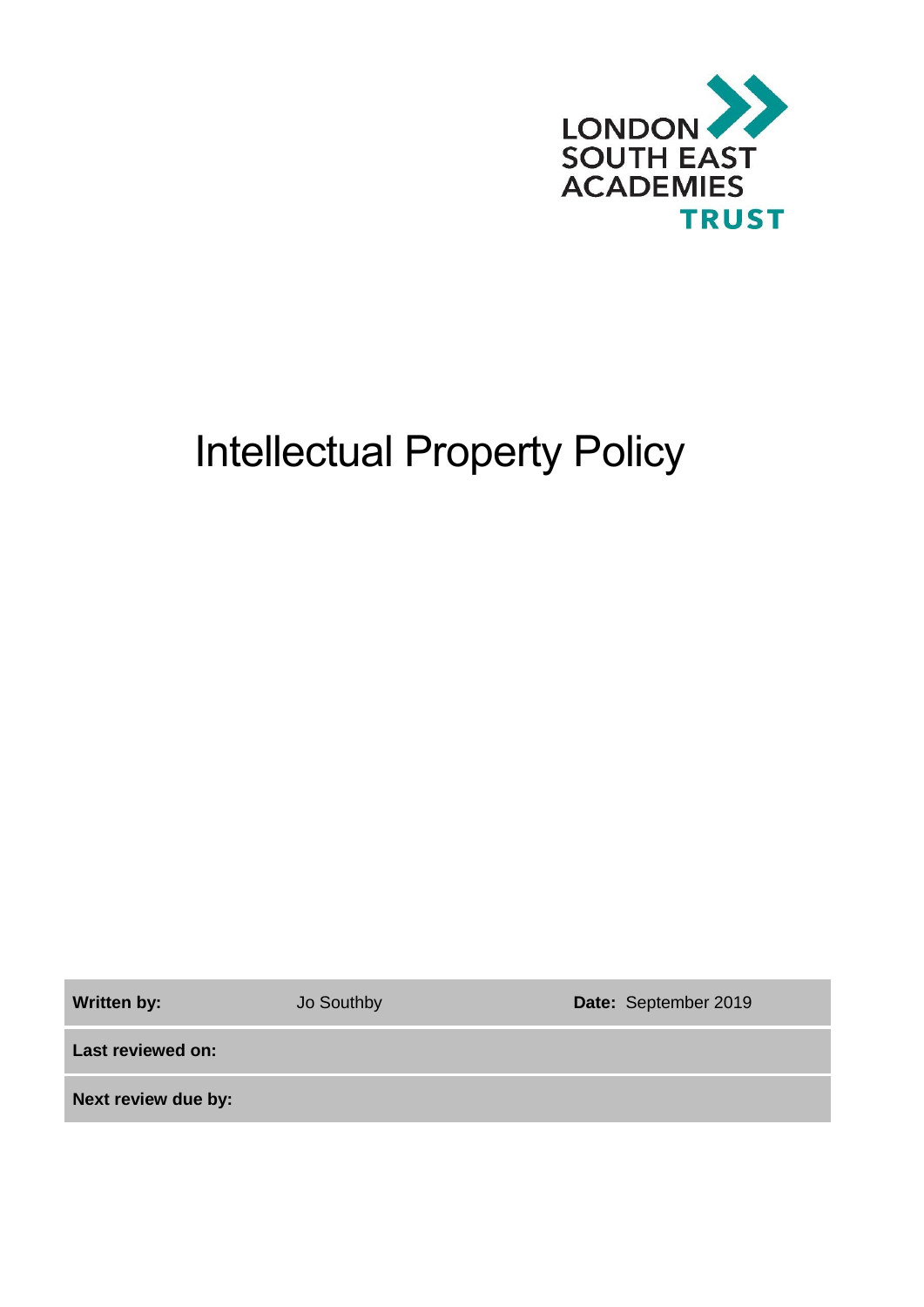### **CONTENTS**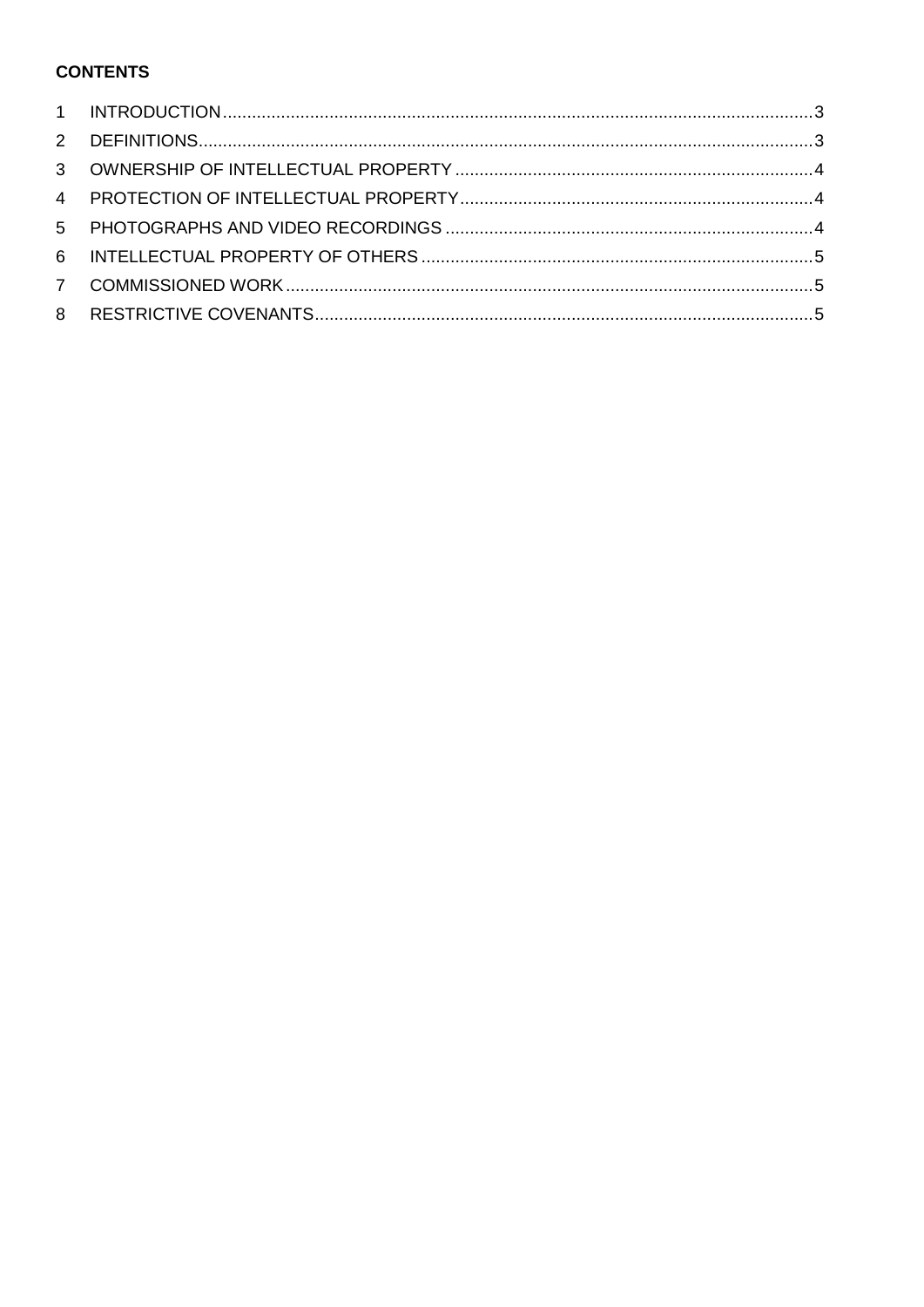## **INTELLECTUAL PROPERTY POLICY**

#### <span id="page-2-0"></span>**1 INTRODUCTION**

- 1.1 This Policy outlines the rights, responsibilities and procedures of the Trust for staff in relation to intellectual property (IP) and all material(s) created or applied to which the Trust's resources e.g. time, funds, facilities and expertise has contributed.
- 1.2 Whilst the legal position is inevitably complex, unless there are specific agreements to the contrary, the Trust would normally be regarded as the owner of all intellectual property generated by Trust staff and others commissioned to work for or on behalf of the Trust, during the course of their employment/engagement.
- 1.3 This Policy also sets out the Trust's Intellectual Property Rights (IPR) in relation to the ownership and protection of its intellectual property (IP)
- 1.4 This policy takes into account the recommendations of the Intellectual Property Office, the official government body responsible for Intellectual Property rights in the UK and the executive agency of the department for Business, Innovation and Skills (BIS) and is shaped by the consideration that the Trust and its staff and others engaged by the Trust must in any event respect and understand IPR belonging to others.
- 1.5 The term 'Trust' referred to throughout this policy relates to the 'Employer' as the employing body or legal entity for whom staff have entered into a formal contractual relationship.
- 1.6 This policy has been prepared taking account of prevailing legislation including the Patents Act 1977, Copyright, Designs and Patents Act 1988 and Copyright and Rights in Databases Regulations 1997 (the Acts) and follows best practice by enabling the Trust to demonstrate best practice around Intellectual Property Rights, including Intellectual copyright, which is fair, equitable and transparent. Accordingly, the policy is subject to an Equality Impact Assessment and is suitable for publication under the Freedom of Information Act 2000.

#### <span id="page-2-1"></span>**2 DEFINITIONS**

- 2.1 The Trust defines Intellectual Property (IP) by the outputs, both intellectual and artistic, which are generated by staff employed the Trust, as well as those who are commissioned by the Trust to create or produce specific pieces of work for and on behalf the Trust.
- 2.2 The Trust defines Intellectual Property Rights (IPR) as the legal rights of ownership of any and all IP generated or created for and/or on behalf of the Trust.
- 2.3 There are four main areas of Intellectual Property, which include:
	- Copyright present in all research results, the tools and materials used.
	- Patents protecting technical inventions
	- Trade marks or Branding helping distinguish the goods and/or services
	- Design rights protecting the visual appearance of products and/or services
- 2.4 The Trust regards intellectual property to include a range of Trust resources and tools including all policies and procedures, tender documents, bids, commercially sensitive information, training materials, photographic and marketing materials and all VLE and other teaching materials created and/or used by Trust staff. This is not an exhaustive list and is provided to give some clarity in terms of the types of Trust property that would fall within the scope of this Policy.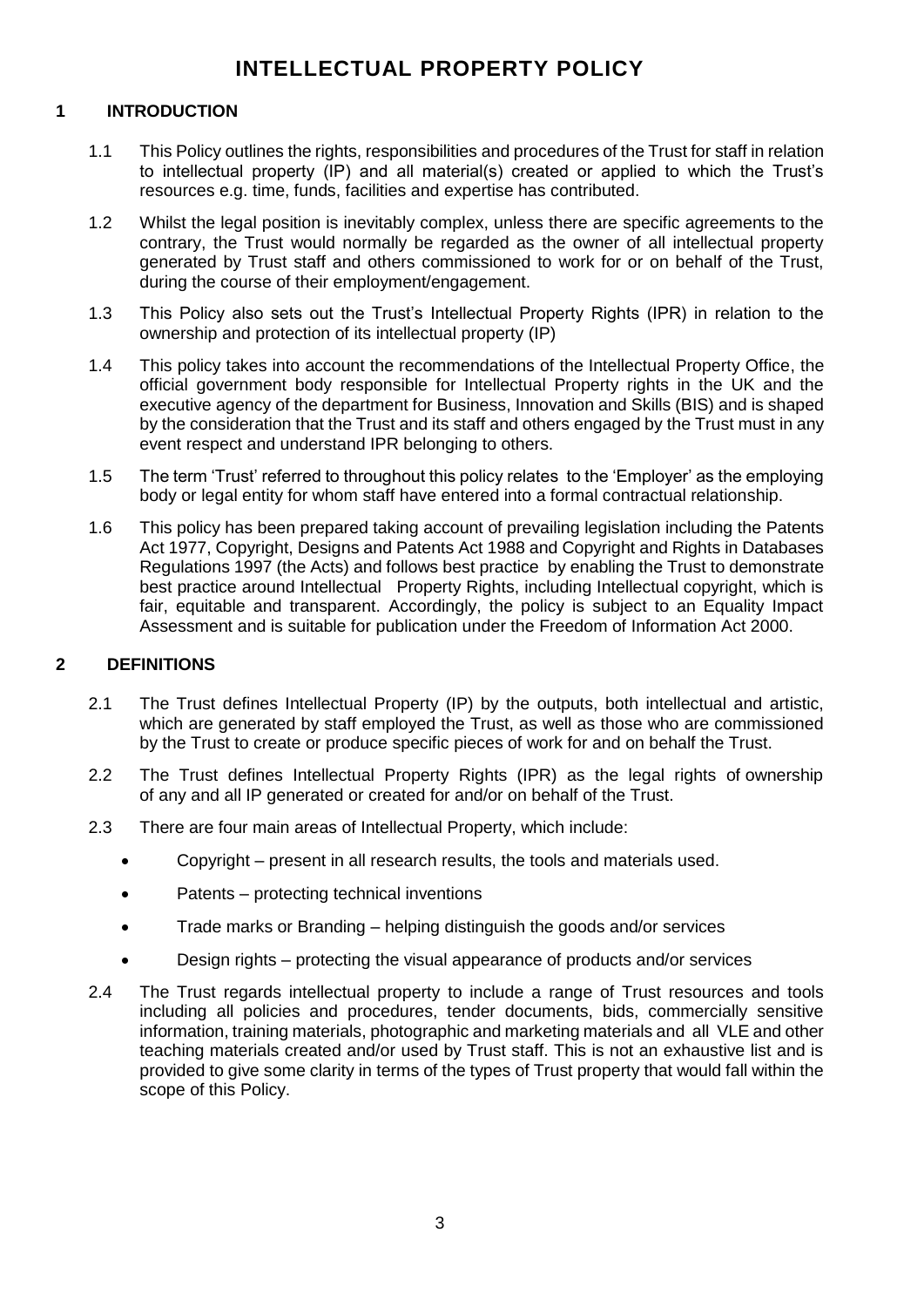#### <span id="page-3-0"></span>**3 OWNERSHIP OF INTELLECTUAL PROPERTY**

- 3.1 The rights of all Intellectual Property (IP) created by staff as part of their role(s) with the Trust belongs entirely to the Trust and shall remain the ownership of the Trust always, including the time after the member of staff has left the organisation.
- 3.2 Staff Contracts of Employment state that 'all records, documents and other papers (together with any copies or extracts thereof) made or acquired by you in the course of your employment shall be the property of the Corporation and must be returned to it on the termination of your employment'.
- 3.3 Intellectual property includes all written and/or creative/artistic work carried out for the or on behalf of the Trust, its staff, students and all other stakeholders.
- 3.4 Unless specifically identified and expressly stated the Trust owns all performance rights in all material produced for the Trust for the benefit of the Trust and/or its students, including video recordings and promotional work.

#### <span id="page-3-1"></span>**4 PROTECTION OF INTELLECTUAL PROPERTY**

- 4.1 Intellectual Property Rights (IPR) on any work created by staff outside of the remit of their employment/engagement with the Trust and where this has not involved the use of any Trust resources such as scholarly work will remain the property of the author. In these circumstances, the Trust would not seek to make any claim from any current or former member of staff who has earned income or credit from e.g. academic publications.
- 4.2 Staff are reminded to respect the moral, ethical and legal rights of the authors of any work which they may wish to use as part of their lesson material, by clearly and appropriately identifying and referencing the creator/author of such work, where applicable.
- 4.3 In the event that staff use any materials or other documentation which they have developed and/or used during the course of their employment with the Trust, outside of the Trust, they must obtain prior approval from the relevant author and the Executive Head Teacher, in writing. Failure to do so may result in the matter being referred to the Trust's Disciplinary Policy and Procedure.
- 4.4 In the event that a member of staff who leaves the Trust subsequently wishes to utilise any Intellectual Property belonging to the Trust, he or she will need to obtain the prior and explicit approval from the relevant author (where applicable) and the Executive Head Teacher, in writing. For the avoidance of doubt, the copyright will remain with the Trust for the purpose of any financial benefit or credit.
- 4.5 Staff who are approached by external organisations or former colleagues requesting sight of or access to copies of any Trust intellectual property are reminded that they must obtain the prior and explicit approval from the relevant author (where applicable) and the Executive Head Teacher, in writing, before sharing such information. Failure to do so may result in the matter being referred to the Trust's Disciplinary Policy and Procedure.
- 4.6 Copyright on student work usually rests with the individual student. The Trust has the right to use, reproduce or republish students' work provided the clear attribution is attached. For the avoidance of doubt, the copyright will remain with the student for the purpose of any financial benefit or credit.

#### <span id="page-3-2"></span>**5 PHOTOGRAPHS AND VIDEO RECORDINGS**

5.1 In determining the suitability of recording assessments or lessons as part of the Trust's commitment to supporting continuous professional development consideration must be given to the wishes of those (students and staff) who do not wish to be filmed as well as any safeguarding provisions for any vulnerable learners.